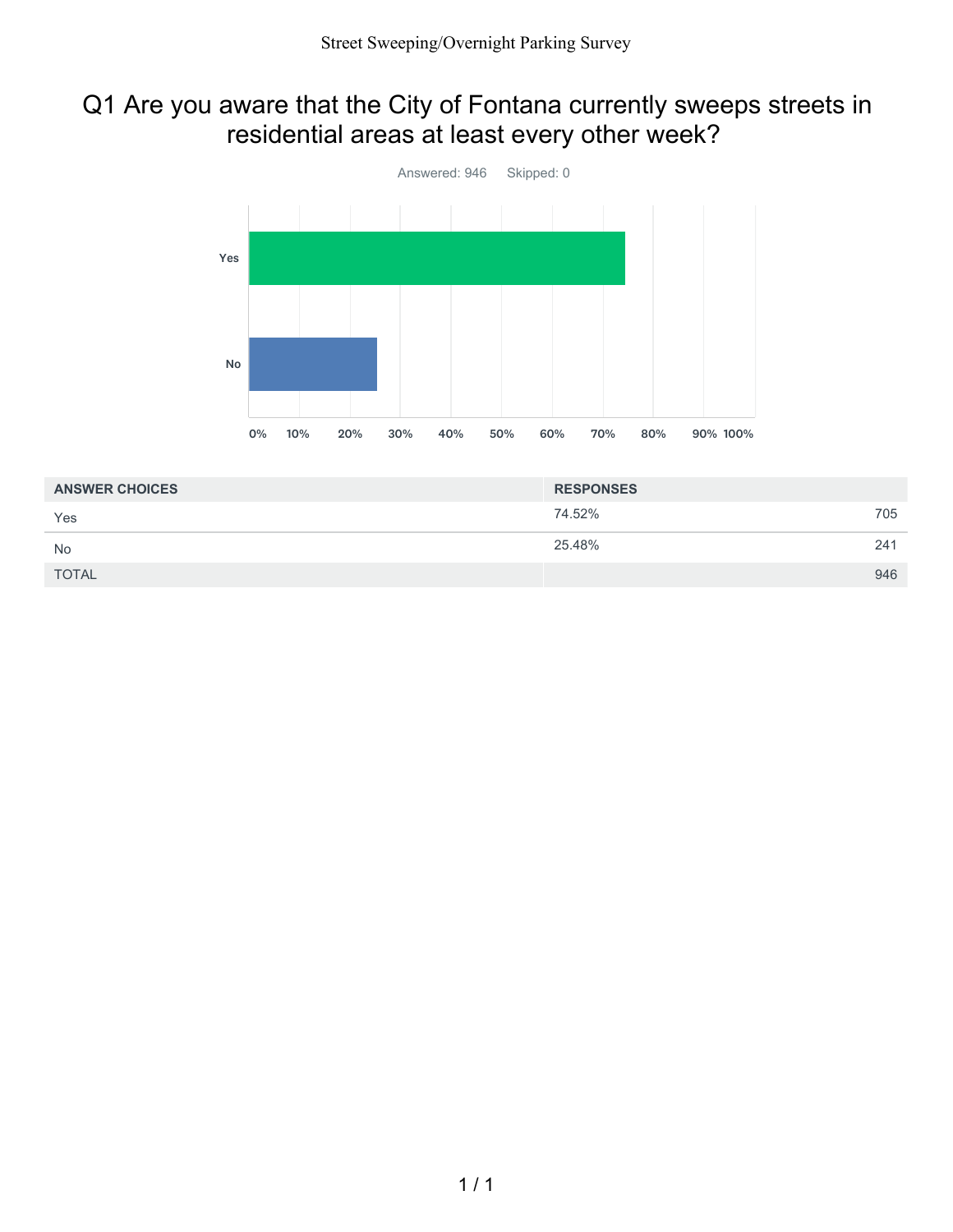# Q2 Are you satisfied with the level of street sweeping/ cleanliness from the current street sweeping program?



| <b>ANSWER CHOICES</b> | <b>RESPONSES</b> |     |
|-----------------------|------------------|-----|
| Yes                   | 64.38%           | 609 |
| <b>No</b>             | 35.62%           | 337 |
| <b>TOTAL</b>          |                  | 946 |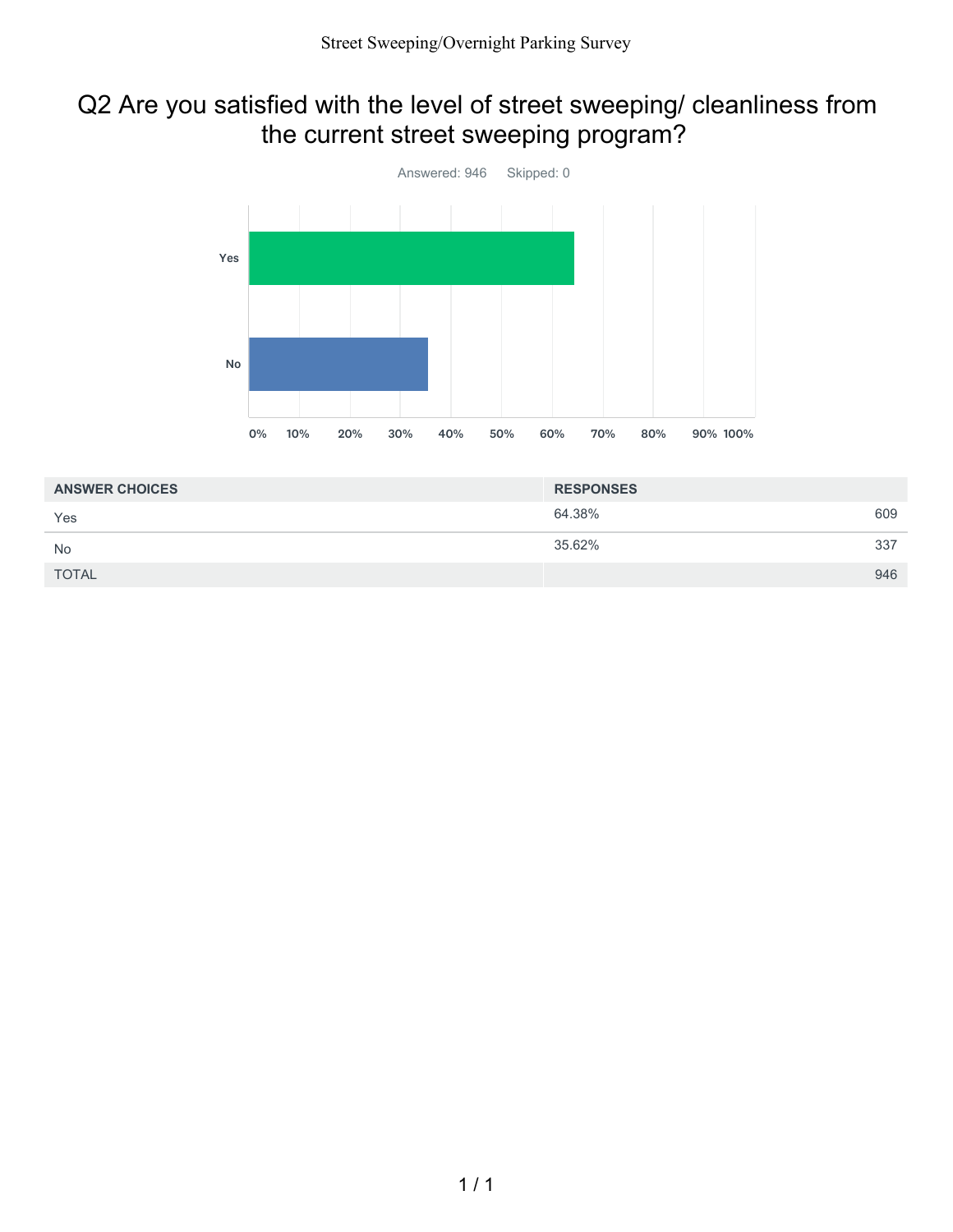# Q3 Would you support enforcement of no parking on City streets where you live during days that are scheduled for street sweeping?



| <b>ANSWER CHOICES</b> | <b>RESPONSES</b> |     |
|-----------------------|------------------|-----|
| Yes                   | 66.28%           | 627 |
| <b>No</b>             | 33.72%           | 319 |
| <b>TOTAL</b>          |                  | 946 |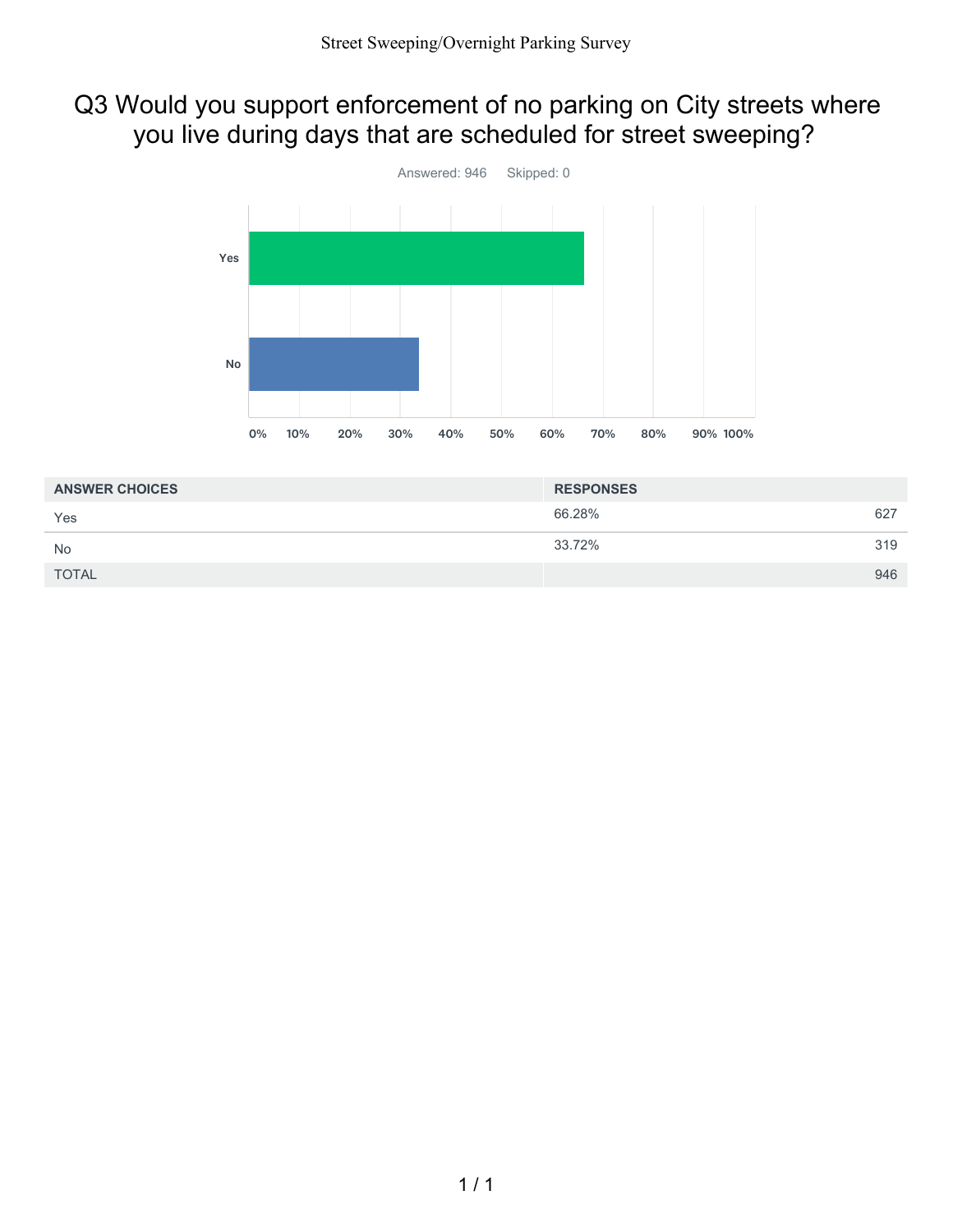### Q4 Do you or those you live with park a car on the city street overnight (between the hours of 10:00 p.m. and 6:00 a.m.)?



| <b>ANSWER CHOICES</b> | <b>RESPONSES</b> |     |
|-----------------------|------------------|-----|
| Yes                   | 55.18%           | 522 |
| <b>No</b>             | 44.82%           | 424 |
| <b>TOTAL</b>          |                  | 946 |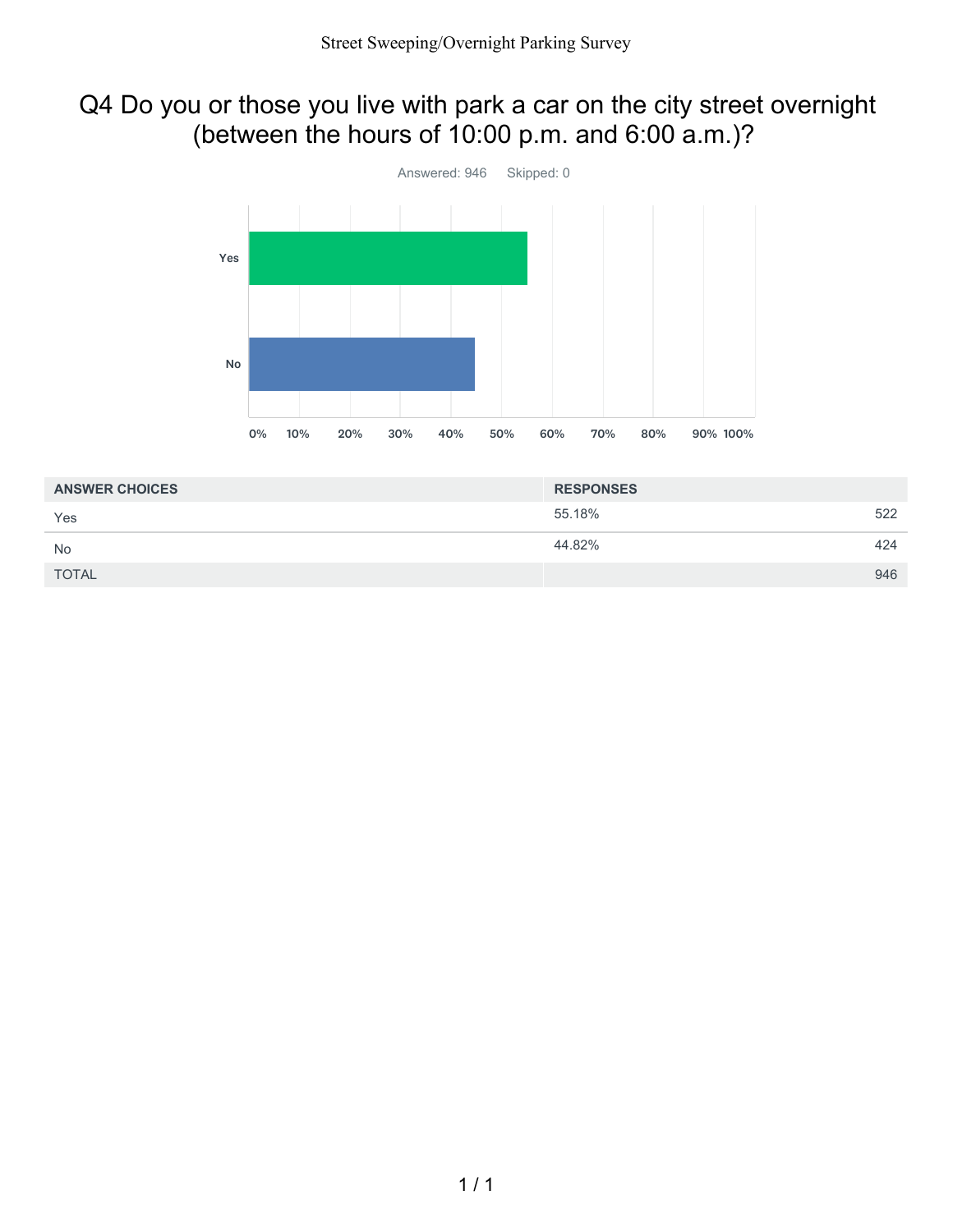### Q5 Would you support the elimination of overnight car parking on City streets in your neighborhood?



| <b>RESPONSES</b> |     |
|------------------|-----|
| 46.19%           | 437 |
| 53.81%           | 509 |
|                  | 946 |
|                  |     |